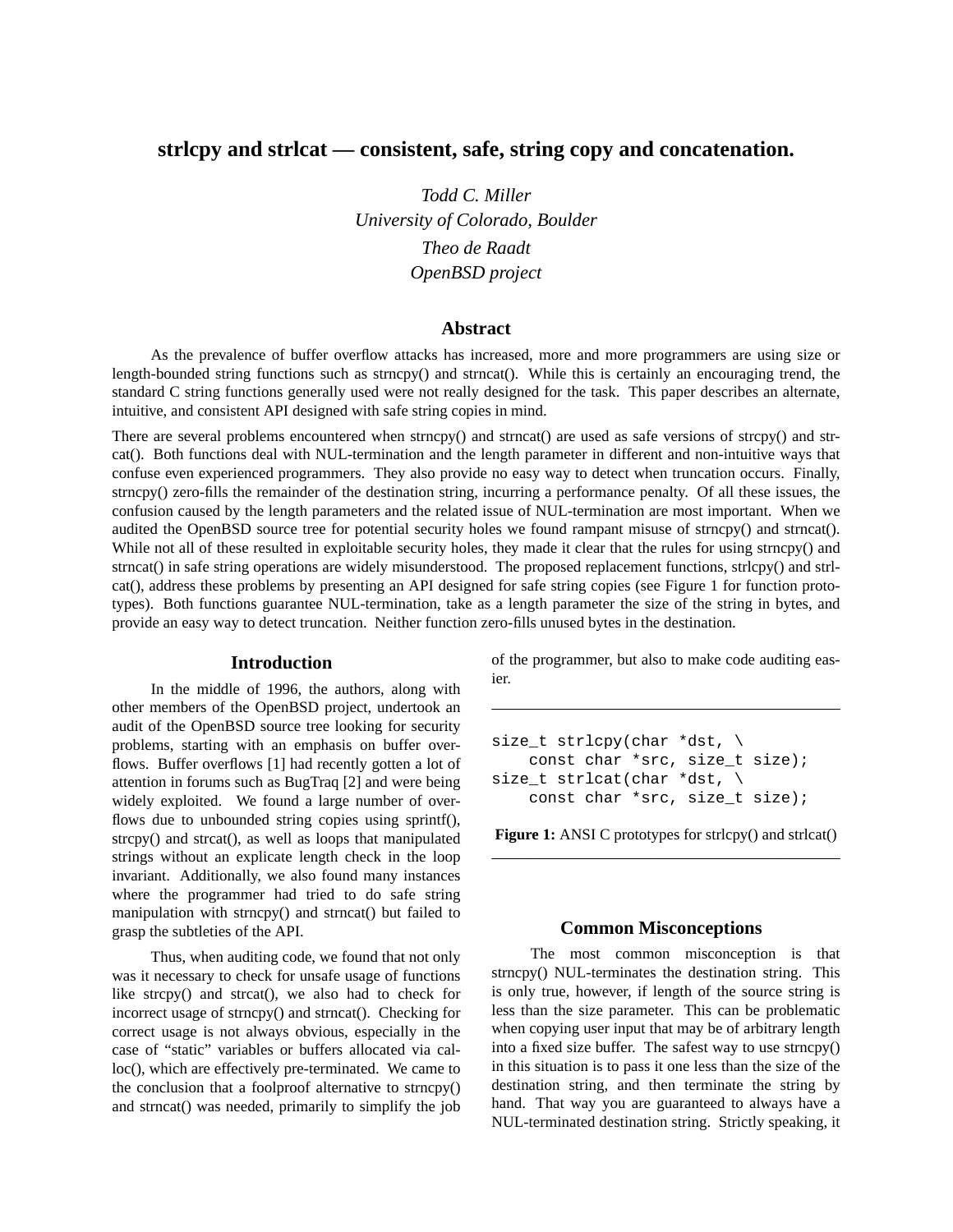is not necessary to hand-terminate the string if it is a "static" variable or if it was allocated via calloc() since such strings are zeroed out when allocated. However, relying on this feature is generally confusing to those persons who must later maintain the code.

There is also an implicate assumption that converting code from strcpy() and strcat() to strncpy() and strncat() causes negligible performance degradation. With this is true of strncat(), the same cannot be said for strncpy() since it zero-fills the remaining bytes not used to store the string being copied. This can lead to a measurable performance hit when the size of the destination string is much greater than the length of the source string. The exact penalty for using strncpy() due to this behavior varies by CPU architecture and implementation.

The most common mistake made with strncat() is to use an incorrect size parameter. While strncat() does guarantee to NUL-terminate the destination, you must not count the space for the NUL in the size parameter. Most importantly, this is not the size of the destination string itself, rather it is the amount of space available. As this is almost always a value that must be computed, as opposed to a known constant, it is often computed incorrectly.

#### **How do strlcpy() and strlcat() help things?**

The strlcpy() and strlcat() functions provide a consistent, unambiguous API to help the programmer write more bullet-proof code. First and foremost, both strlcpy() and strlcat() guarantee to NUL-terminate the destination string for all strings where the given size is non-zero. Secondly, both functions take the full size of the destination string as a size parameter. In most cases this value is easily computed at compile time using the sizeof operator. Finally, neither strlcpy() nor strlcat() zero-fill their destination strings (other than the compulsatory NUL to terminate the string).

The strlcpy() and strlcat() functions return the total length of the string they tried to create. For strlcpy() that is simply the length of the source; for strlcat() that means the length of the destination (before concatenation) plus the length of the source. To check for truncation, the programmer need only verify that the return value is less than the size parameter. Thus, if truncation has occurred, the number of bytes needed to store the entire string is now known and the programmer may allocate more space and re-copy the strings if he or she wishes. The return value has similar semantics to the return value of snprintf() as implemented in BSD and as specified by the upcoming C9X specification [4] (note that not all snprintf() implementations currently comply with C9X). If no truncation occurred, the programmer now has the length of the resulting string. This is useful since it is common practice to build a string with strncpy() and strncat() and then to find the length of the result using strlen(). With strlcpy() and strlcat() the final strlen() is no longer necessary.

Example 1a is a code fragment with a potential buffer overflow (the HOME environment variable is controlled by the user and can be of arbitrary length).

```
strcpy(path, homedir);
strcat(path, "/");
strcat(path, ".foorc");
len = strlen(path);
```
**Example 1a:** Code fragment using strcpy() and strcat()

Example 1b is the same fragment converted to safely use strncpy() and strncat() (note that we have to terminate the destination by hand).

```
strncpy(path, homedir,
   sizeof(path) - 1;
path[sizeof(path) - 1] = '\\0";strncat(path, "/",
   sizeof(path) - strlen(path) - 1);strncat(path, ".foorc",
    sizeof(path) - strlen(path) - 1);len = strlen(path);
```
**Example 1b:** Converted to strncpy() and strncat()

Example 1c is a trivial conversion to the strlcpy()/strlcat() API. It has the advantage of being as simple as Example 1a, but it does not take advantage of the new API's return value.

```
strlcpy(path, homedir, sizeof(path));
strlcat(path, "/", sizeof(path));
strlcat(path, ".foorc", sizeof(path));
len = strlen(path);
```
**Example 1c:** Trivial conversion to strlcpy()/strlcat()

Since Example 1c is so easy to read and comprehend, it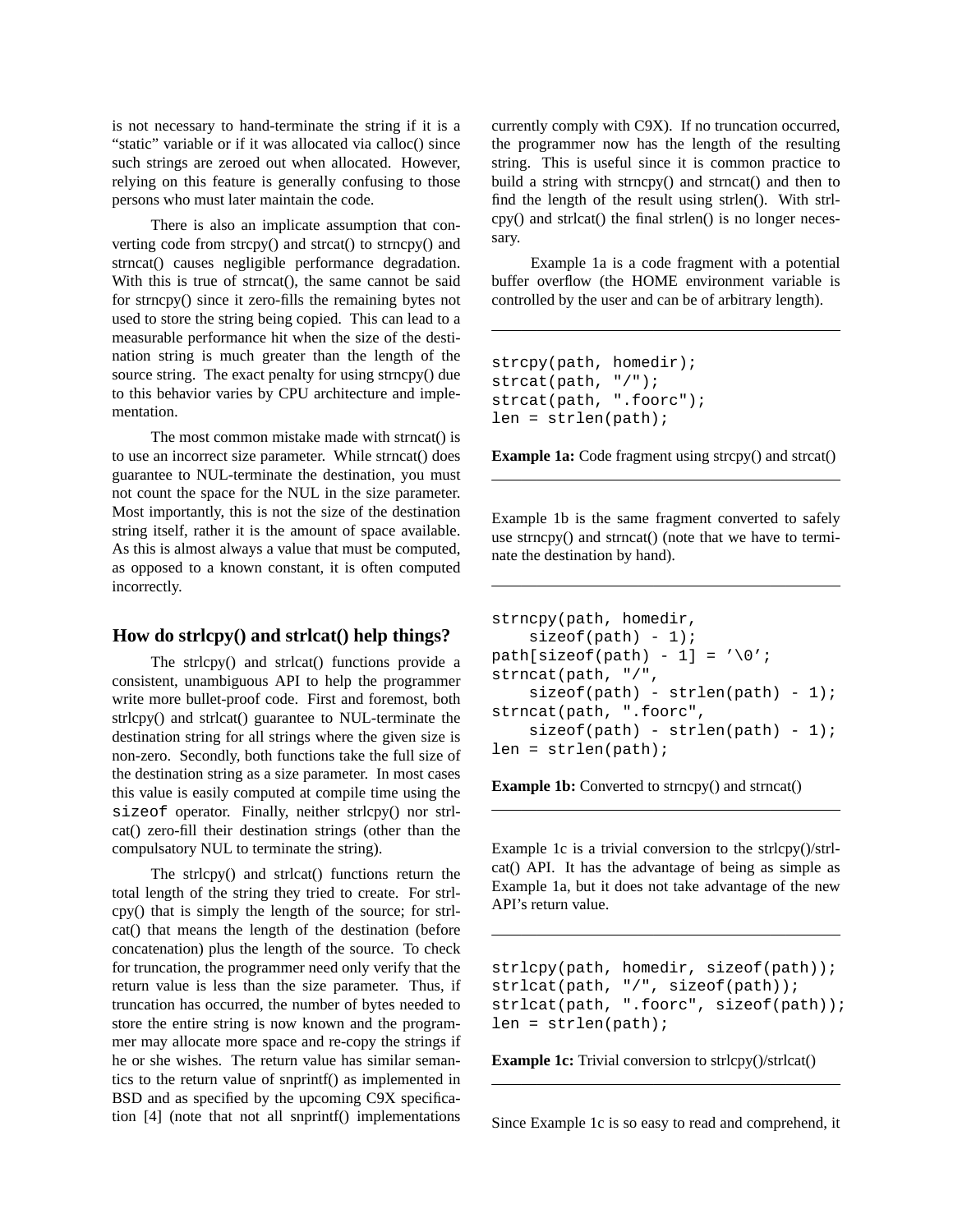is simple to add additional checks to it. In Example 1d, we check the return value to make sure there was enough space for the source string. If there was not, we return an error. This is slightly more complicated but in addition to being more robust, it also avoids the final strlen() call.

```
len = strlcpy(path, homedir,
    sizeof(path);
if (len >= sizeof(path))
      return (ENAMETOOLONG);
len = strlcat(path, "/",sizeof(path);
if (len >= sizeof(path))
      return (ENAMETOOLONG);
len = strlcat(path, ".foorc",
    sizeof(path));
if (len >= sizeof(path))
      return (ENAMETOOLONG);
```
**Example 1d:** Now with a check for truncation

#### **Design decisions**

A great deal of thought (and a few strong words) went into deciding just what the semantics of strlcpy() and strlcat() would be. The original idea was to make strlcpy() and strlcat() identical to strncpy() and strncat() with the exception that they would always NUL-terminate the destination string. However, looking back on the common use (and misuse) of strncat() convinced us that the size parameter for strlcat() should be the full size of the string and not just the number of characters left unallocated. The return values started out as the number of characters copied, since this was trivial to get as a side effect of the copy or concatenation. We soon decided that a return value with the same semantics as snprintf()'s was a better choice since it gives the programmer the most flexibility with respect to truncation detection and recovery.

## **Performance**

Programmers are starting to avoid strncpy() due its poor performance when the target buffer is significantly larger than the length of the source string. For instance, the apache group [6] replaced calls to strncpy() with an internal function and noticed a performance improvement [7]. Also, the ncurses [8] package recently removed an occurrence of strncpy(), resulting in a factor of four speedup of the *tic* utility. It is our hope that, in the future, more programmers will use the interface provided by strlcpy() rather than using a custom interface.

To get a feel for the worst-case scenario in comparing strncpy() and strlcpy(), we ran a test program that copies the string "this is just a test" 1000 times into a 1024 byte buffer. This is somewhat unfair to strncpy(), since by using a small string and a large buffer strncpy() has to fill most of the buffer with NUL characters. In practice, however, it is common to use a buffer that is much larger than the expected user input. For instance, pathname buffers are MAXPATHLEN long (1024 bytes), but most filenames are significantly shorter than that. The averages run times in Table 1 were generated on an HP9000/425t with a 25Mhz 68040 CPU running OpenBSD 2.5 and a DEC AXP-PCI166 with a 166Mhz alpha CPU also running OpenBSD 2.5. In all cases, the same C versions of the functions were used and the times are the "real time" as reported by the *time* utility.

| cpu   | function | time  |
|-------|----------|-------|
| m68k  | strepy   | 0.137 |
| m68k  | strncpy  | 0.464 |
| m68k  | strlcpy  | 0.14  |
| alpha | strcpy   | 0.018 |
| alpha | strncpy  | 0.10  |
| alpha | strlcpy  | 0.02  |

**Table 1**: Performance timings in seconds

As can be seen in Table 1, the timings for strncpy() are far worse than those for strcpy() and strlcpy(). This is probably due not only to the cost of NUL padding but also because the CPU's data cache is effectively being flushed by the long stream of zeroes.

#### **What strlcpy() and strlcat() are not**

While strlcpy() and strlcat() are well-suited for dealing with fixed-size buffers, they cannot replace strncpy() and strncat() in all cases. There are still times where it is necessary to manipulate buffers that are not true C strings (the strings in struct utmp for instance). However, we would argue that such "pseudo strings" should not be used in new code since they are prone to misuse, and in our experience, a common source of bugs. Additionally, the strlcpy() and strlcat() functions are not an attempt to "fix" string handling in C, they are designed to fit within the normal framework of C strings. If you require string functions that support dynamically allocated, arbitrary sized buffers you may wish to examine the "astring" package from mib software [9].